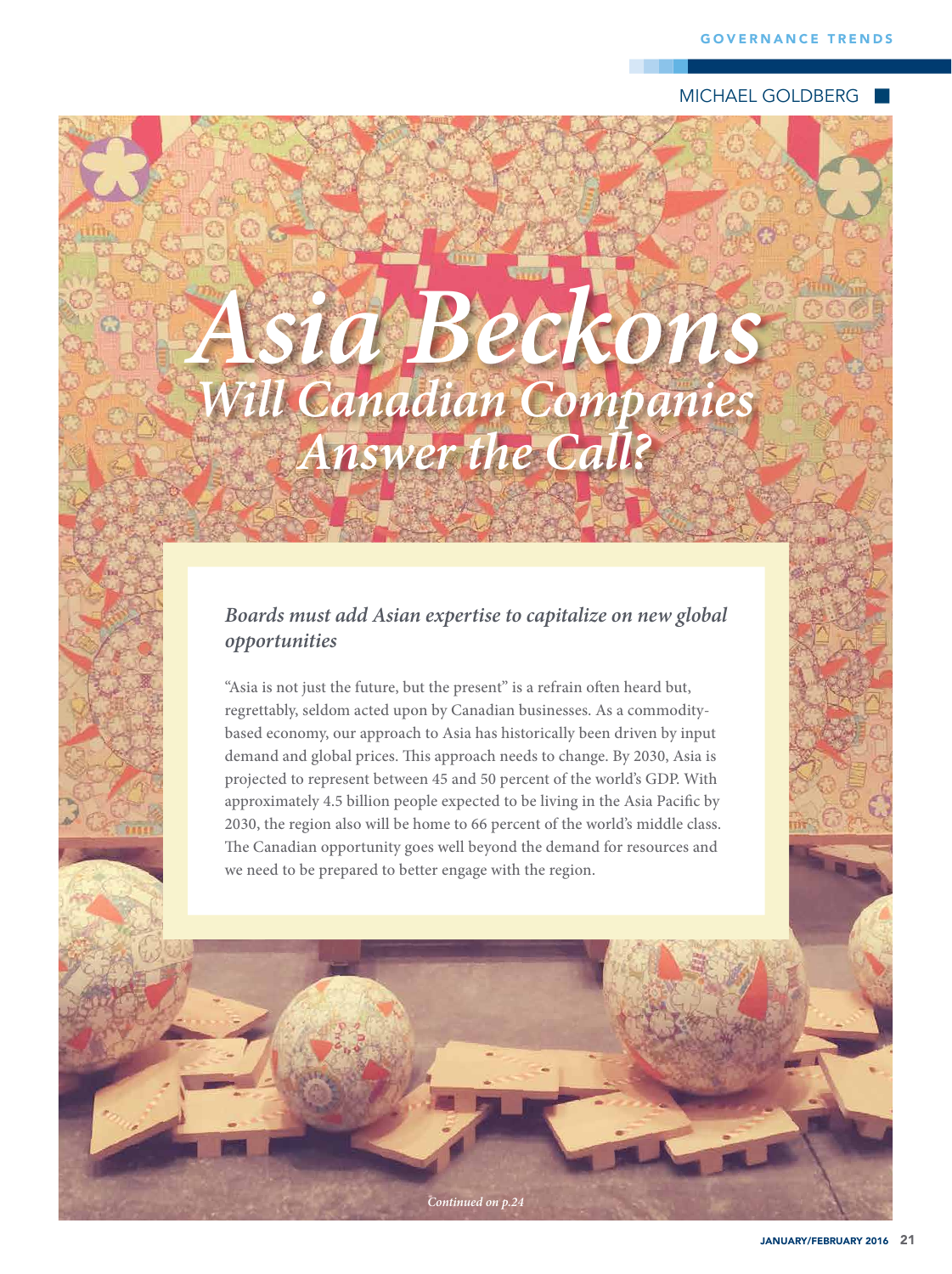Boards of directors are intricately involved in strategy setting and execution. So why are Canadian boards less focused on Asian strategies for their companies than the robust opportunities suggest they should be?

In the decades ahead, Asia will be a fulcrum of the global economy. The shift from Western OECD economies to Asia will continue due to the impressive growth rates, urbanization and rising middle class of emerging economies in the region—notably China, India, and Indonesia. This growth is spurring increased demand for energy, infrastructure, goods and services. However, when we look at Canada's share of exports and imports in key major Asian markets, in most cases, our share is diminishing. Free trade agreements and bilateral investment treaties are necessary but insufficient ways to secure and grow Canada's market position in Asia.

Canada is superbly, and in some cases uniquely, positioned as a nation to seize existing and burgeoning economic opportunities in Asia. We are simultaneously a Pacifc and an Atlantic nation with advantageous trade routes to Europe, the Americas and Asia. Since 1981, Asian immigrants to Canada have accounted for more than half of

**Canada is superbly, and in some cases uniquely, positioned as a nation to seize existing and burgeoning economic opportunities in Asia**  $\overline{\mathbf{v}}$ 

all immigrants, and as of 2011 Asian visible minorities accounted for 12.7 per cent of Canada's population. Today, large immigrant populations from Asia closely tie Canada, especially its largest cities, to virtually every Asian country. Accordingly, Canada is uniquely able to provide a bridge between Western and Asian economies.

Another exceptional strength of Canada in engaging with Asia is the diversity and excellence of its Asian research capacities. Strong Asian research institutes are located across the country, and together these provide Canadians with access to a formidable knowledge base about Asia upon which businesses can build their strategies and polices.

Canada also provides truly exceptional resources for students from Asia wanting to learn English, live in a Western and tolerant society and develop the necessary skills to succeed in the West or back home. Asian foreign students are unique sources of current and future ties with Asia. As alumni, they provide powerful ambassadorial links between Canada and their countries, and they are vital skilled and bicultural potential immigrants.

Canada offers other advantages in engaging with Asia. Almost every Asian country is represented in Canada's largest cities by active Asian business associations. These associations are a valuable tool for promoting transpacifc business, networking, and keeping abreast with market trends in Asia and Canada.

Canada's fnancial system, meanwhile, is famous for withstanding the shocks of the past recession. Our largest fnancial institutions are already well established and successful in Asia and major Asian fnancial institutions are similarly well established in multiple locations in Canada. This provides for

**Canada's public and private sectors have responded slowly to opportunities in Asia despite their strong position to do otherwise** $\overline{\mathbf{z}}$ 

solid fnancing capacity for Canadian businesses seeking to work in Asia, as well as for Asian businesses seeking to establish themselves in Canada.

Canada's public and private sectors have responded slowly to opportunities in Asia despite their strong position to do otherwise. Potential barriers include comfort with familiar Western markets and a lack of decisive corporate awareness of Asia, including an inability to build Asian markets through strategic intention, policies, and clear concrete actions.

Building Asian competency on Canadian boards of directors is essential if Canadian business is to become an important economic player in Asia. When we speak of the Asian competency of directors, we are thinking broadly and see such competency as evidenced by a person who:

- Has lived and worked or studied in Asia and/or speaks an Asian language
- Was born and raised in Asia or is part of the Asian Diaspora
- Has majored in Asian business, culture or languages at university
- Has served on the board of an Asian based company